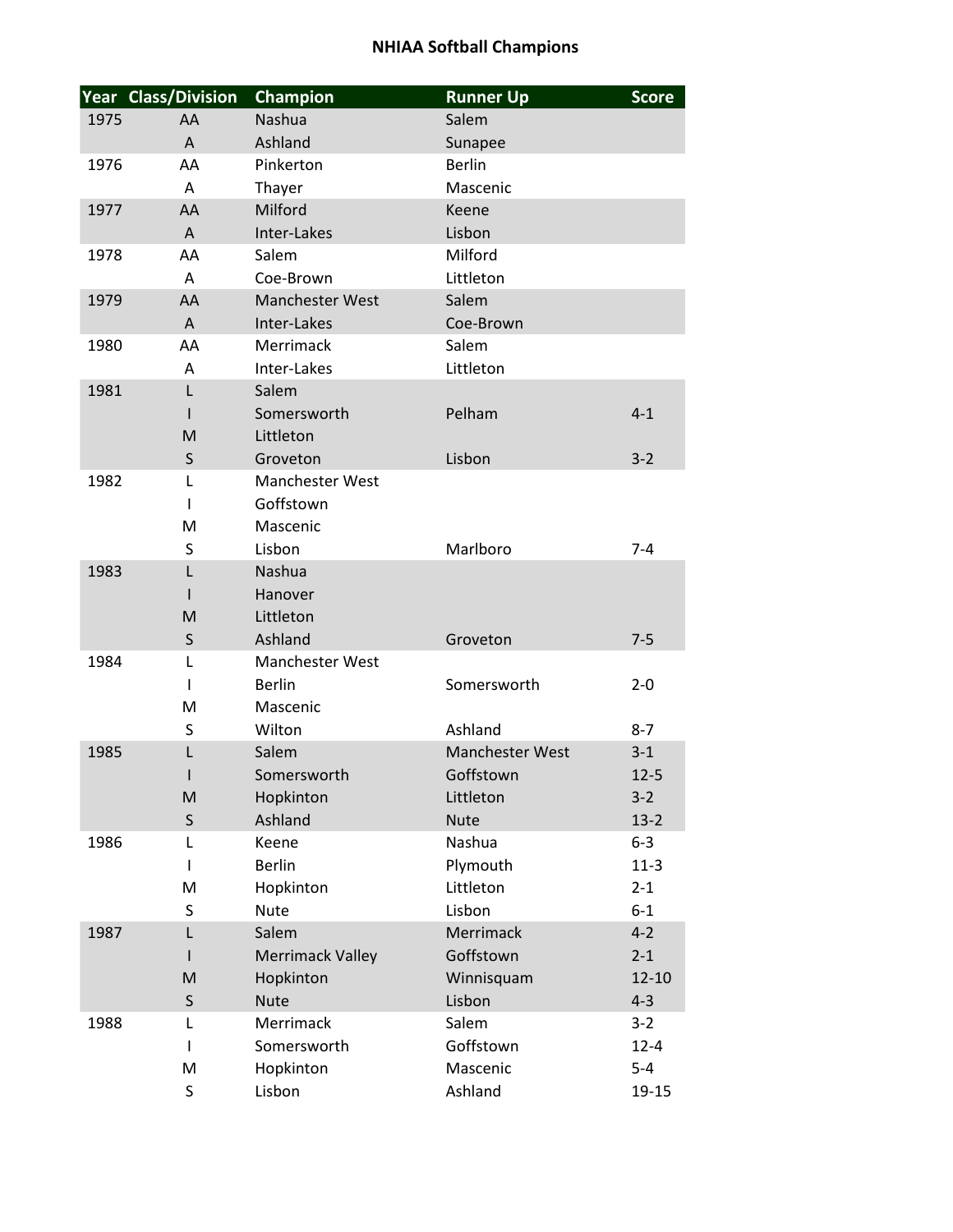|      | <b>Year Class/Division</b> | Champion                     | <b>Runner Up</b>        | <b>Score</b>       |
|------|----------------------------|------------------------------|-------------------------|--------------------|
| 1989 | L                          | <b>Manchester West</b>       | Keene                   | $10-9$             |
|      |                            | Somersworth                  | Goffstown               | $10-9$             |
|      | M                          | Hopkinton                    | Littleton               | $9 - 3$            |
|      | S                          | Groveton                     | <b>Nute</b>             | $3 - 2$            |
| 1990 | L                          | Salem                        | <b>Manchester West</b>  | $5-0$              |
|      | I                          | Goffstown                    | Timberlane              | $9 - 7$            |
|      | M                          | Mascoma                      | Hillsboro-Deering       | $9 - 2$            |
|      | S                          | <b>Nute</b>                  | Lisbon                  | $4 - 3$            |
| 1991 | L                          | Salem                        | Winnacunnet             | $2 - 0$            |
|      |                            | Goffstown                    | Plymouth                | $8 - 1$            |
|      | M                          | Hopkinton                    | Winnisquam              | $8 - 4$            |
|      | S                          | Gorham                       | Orford                  | $15 - 4$           |
| 1992 | L                          | Salem                        | Winnacunnet             | $11-0$             |
|      | ı                          | Somersworth                  | Merrimack Valley        | $6-3$              |
|      | M<br>S                     | Littleton                    | Hopkinton<br>Groveton   | $2 - 1$<br>$7 - 1$ |
| 1993 | L                          | Wilton-Lyndeborough<br>Salem | Concord                 | $4 - 2$            |
|      |                            | Somersworth                  | <b>Merrimack Valley</b> | $16 - 0$           |
|      | M                          | Hopkinton                    | Winnisquam              | $4 - 1$            |
|      | $\mathsf{S}$               | Gorham                       | Wilton                  | $8 - 4$            |
| 1994 | L                          | Concord                      | Salem                   | $11-0$             |
|      | ı                          | Kennett                      | Lebanon                 | $4 - 3$            |
|      | M                          | Hopkinton                    | Mascenic                | $5 - 2$            |
|      | S                          | Moultonborough               | Groveton                | $3 - 0$            |
| 1995 | L                          | Concord                      | Nashua                  | $1-0$              |
|      |                            | Lebanon                      | Monadnock               | $6 - 3$            |
|      | M                          | Winnisquam                   | Hopkinton               | $2 - 0$            |
|      | S                          | Moultonborough               | Lisbon                  | $3 - 0$            |
| 1996 | L                          | Concord                      | Nashua                  | $6 - 2$            |
|      | ı                          | Sanborn                      | Lebanon                 | $6 - 4$            |
|      | M                          | Winnisquam                   | Littleton               | $4 - 0$            |
|      | S                          | Wilton                       | Moultonborough          | $3-2$              |
| 1997 | L                          | Manchester West              | Concord                 | $4 - 3$            |
|      | I                          | Goffstown                    | Souhegan                | $9 - 0$            |
|      | M                          | Littleton                    | Hopkinton               | $5 - 2$            |
|      | $\mathsf S$                | Moultonborough               | Gorham                  | $7 - 2$            |
| 1998 | L                          | Salem                        | Merrimack               | $5 - 4$            |
|      | I                          | Timberlane                   | <b>Berlin</b>           | $3 - 0$            |
|      | M                          | Epping                       | Hopkinton               | $9 - 1$            |
|      | S                          | Wilton-Lyndeborough          | Lisbon                  | $13 - 10$          |
| 1999 | L                          | Salem<br>Kennett             | Keene                   | $6-0$<br>$9 - 7$   |
|      | I<br>M                     | Littleton                    | Plymouth<br>Winnisquam  | $10-1$             |
|      | S                          | Moultonborough               | Gorham                  | $3-1$              |
|      |                            |                              |                         |                    |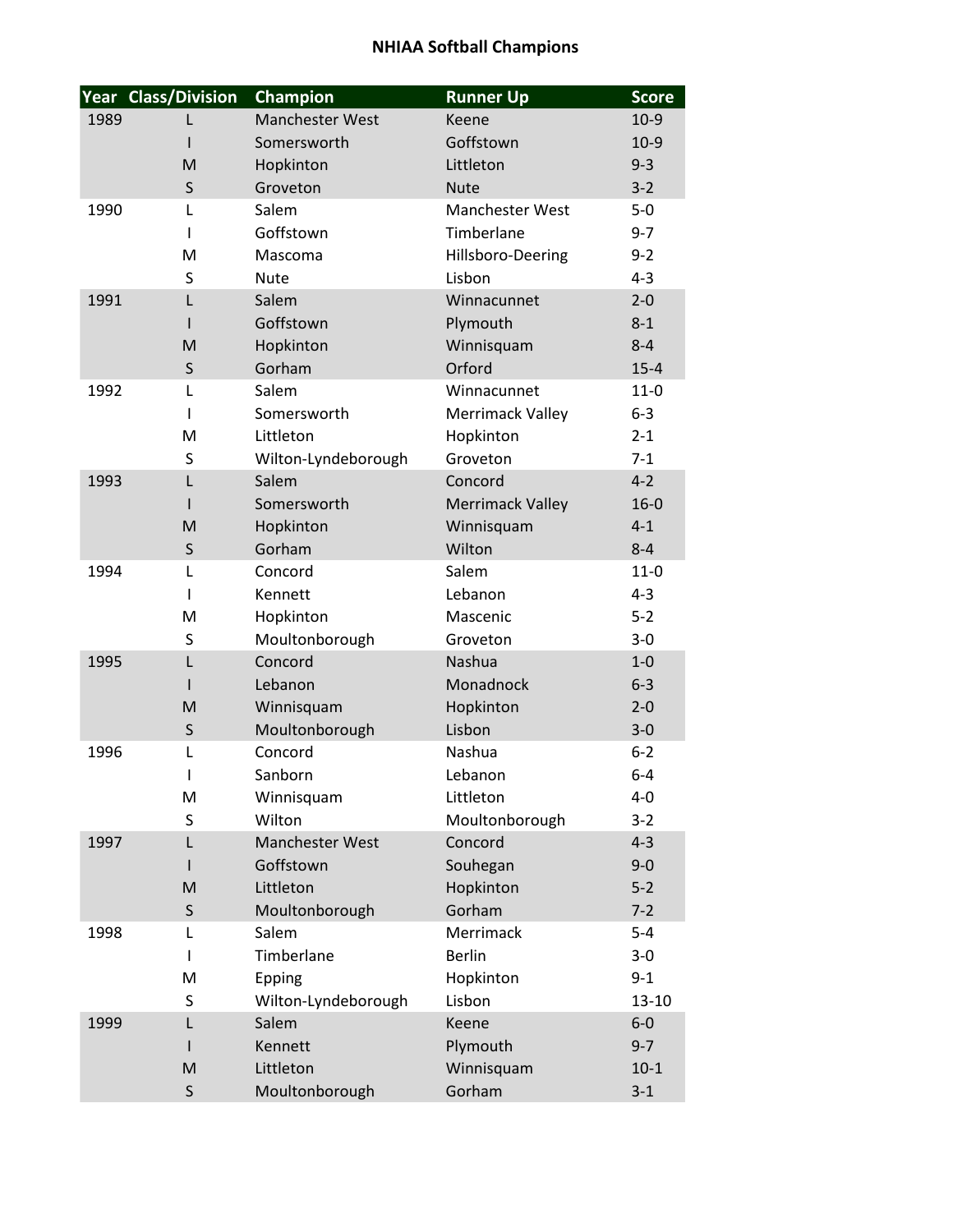|      | Year Class/Division | Champion                          | <b>Runner Up</b>           | <b>Score</b>       |
|------|---------------------|-----------------------------------|----------------------------|--------------------|
| 2000 | L                   | Salem                             | Timberlane                 | $11 - 1$           |
|      | T                   | Kennett                           | Souhegan                   | $4 - 0$            |
|      | M                   | Winnisquam                        | Littleton                  | $3 - 2$            |
|      | S                   | Moultonborough                    | Groveton                   | $8-0$              |
| 2001 | L                   | Salem                             | Londonderry                | $4 - 1$            |
|      |                     | <b>Merrimack Valley</b>           | Monadnock                  | $4 - 1$            |
|      | M                   | Littleton                         | Newport                    | $6-0$              |
|      | S                   | Moultonborough                    | Profile                    | $9 - 8$            |
| 2002 | L                   | Salem                             | Merrimack                  | $9 - 0$            |
|      | ı                   | Kennett                           | Monadnock                  | $8-0$              |
|      | M                   | Newmarket                         | Gilford                    | $1-0$              |
|      | S                   | Moultonborough                    | Wilton                     | $13 - 0$           |
| 2003 | L                   | Salem                             | Timberlane                 | $11-0$             |
|      |                     | Souhegan                          | Monadnock                  | $5 - 2$            |
|      | M                   | Gilford                           | Newmarket                  | $4 - 1$            |
|      | S                   | Colebrook                         | Lisbon                     | $4 - 1$            |
| 2004 | L                   | Pinkerton                         | Alvirne                    | $2 - 0$            |
|      | T                   | Monadnock                         | Kingswood                  | $1-0$              |
|      | M                   | <b>Berlin</b>                     | Mascenic                   | $11 - 4$           |
|      | S                   | Colebrook                         | Lisbon                     | $3 - 0$            |
| 2005 | L                   | Concord                           | Pinkerton                  | $7 - 4$            |
|      |                     | Monadnock                         | Milford                    | $5 - 4$            |
|      | M                   | Sanborn                           | Somersworth                | $1 - 0$            |
|      | S                   | Colebrook                         | Wilton- Lyndeborough       | $6 - 2$            |
| 2006 | L                   | Salem                             | <b>Manchester Memorial</b> | $1-0$              |
|      | T                   | Milford                           | Souhegan                   | $2 - 0$            |
|      | M                   | Gilford                           | Franklin                   | $2 - 0$            |
|      | S                   | Colebrook                         | Wilton- Lyndeborough       | $1 - 0$            |
| 2007 | L                   | Salem                             | Londonderry                | $5 - 1$            |
|      |                     | St. Thomas                        | Souhegan                   | $4 - 2$            |
|      | M                   | Franklin                          | Somersworth                | $2 - 0$            |
|      | S                   | Wilton-Lyndeborough<br>Timberlane | Groveton                   | $3 - 1$            |
| 2008 | L                   | Portsmouth                        | Salem                      | $1 - 0$            |
|      | T                   | Franklin                          | Coe-Brown<br>Gilford       | $6 - 1$            |
|      | M<br>S              |                                   | Groveton                   | $6 - 1$<br>$6 - 3$ |
| 2009 | L                   | Wilton-Lyndeborough<br>Concord    | Dover                      | $2 - 0$            |
|      | L                   | Portsmouth                        | Coe-Brown                  | $6 - 1$            |
|      | M                   | Franklin                          | Campbell                   | $1-0$              |
|      | S                   | Colebrook                         | Wilton- Lyndeborough       | $13 - 0$           |
| 2010 | L                   | Salem                             | Londonderry                | $2 - 1$            |
|      | T                   | Coe-Brown                         | Kennett                    | $5 - 3$            |
|      | M                   | Franklin                          | Sanborn                    | $2 - 1$            |
|      | S                   | Woodsville                        | Wilton- Lyndeborough       | $7 - 5$            |
|      |                     |                                   |                            |                    |